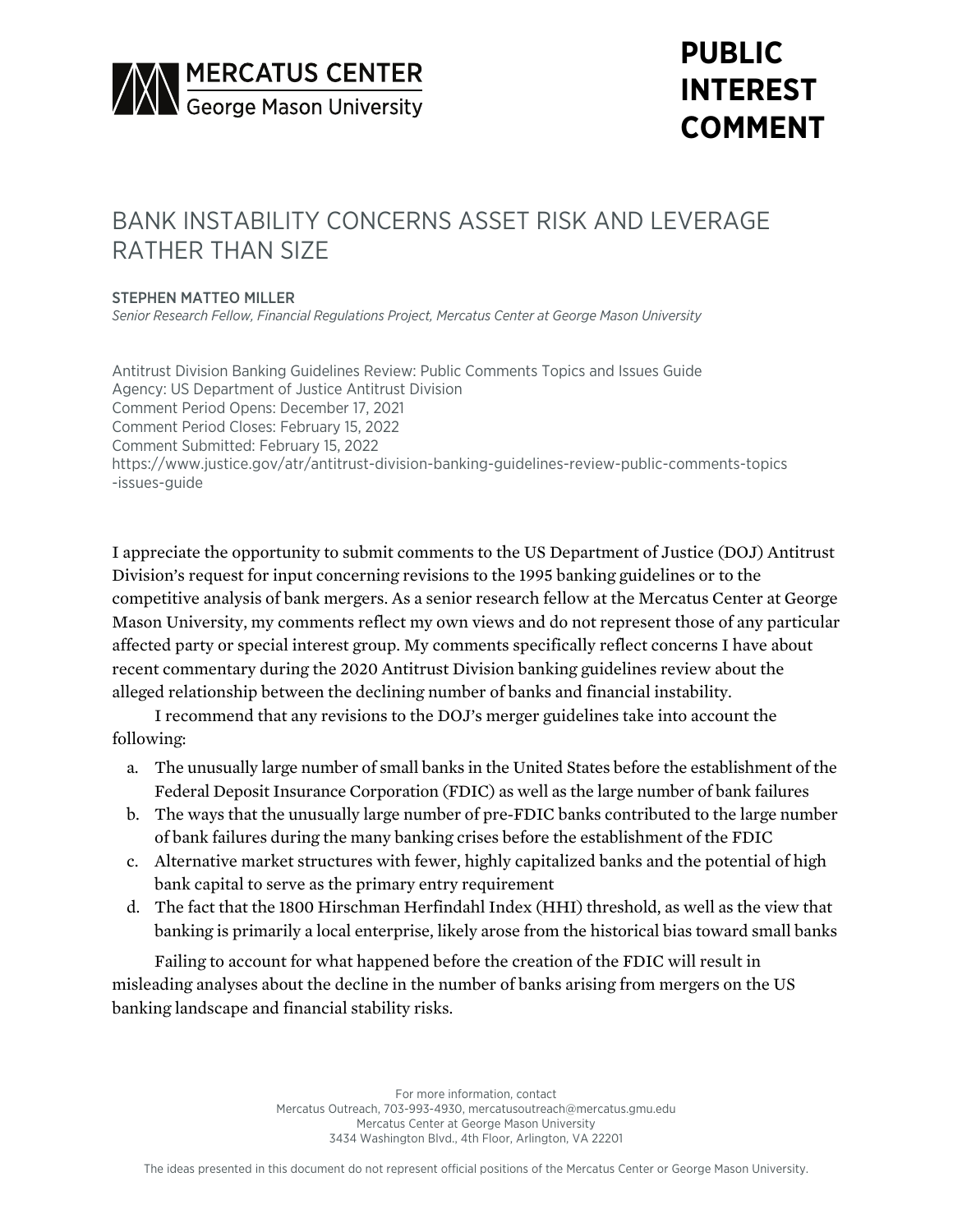HISTORICALLY, THE UNITED STATES HAS HAD MANY BANKS (AND MANY BANK FAILURES) Research in banking history suggests that the United States has had a large number of banks. A key reason for that lies with the US Constitution, which (a) prohibits states from issuing their own currency and (b) prohibits the taxation of interstate commerce.<sup>1</sup> The prohibition of state-issued currencies has resulted in states turning to other means to finance expenditures such as the granting of state banking charters. And because having out-of-state banks that cannot not be taxed operate in states' jurisdictions would mean a reduction in state tax revenues, until the late 1970s, interstate banking was virtually nonexistent. Not only was interstate banking prohibited for much of US history, but also many states prohibited branch banking, such that most banks throughout the United States were unit banks. By contrast, bank charters in Canada were granted at the federal level, and as a result Canada has had a comparatively small number of banks that can have branches operating from coast to coast.<sup>2</sup>

Figure 1 depicts the number of banks in the United States from 1834 to 2020 in actuality as well as in two hypothetical scenarios. The first hypothetical scenario assumes that there were 506 banks in 1834 and that the number of banks grew in line with the population, about 0.9 percent per year. The second hypothetical scenario assumes that there were only 80 banks (the number in existence in Canada today) in 1834 and that the number grew in line with the population, about 0.9 percent per year. In the first hypothetical case, the number of banks at the end of 2020 is 3,149; in the second hypothetical case, the number of banks at the end of 2020 is 498; and the actual number of banks at the end of 2020 was 4,377. Economic analysis does not provide a definitive answer concerning what the optimal number of banks is, and as a result neither the actual nor hypothetical paths indicate a correct number of banks. However, the numerical exercise illustrates the path dependence of the number of banks arising from the "rules of the game" concerning bank chartering in the United States. Therefore, the question to ask now is not "Why is America losing so many banks," as some recent antitrust commentary seems to ask, but rather, "Why did America have so many banks in the past?"

Figure 1 shows that the actual number of banks in 1834 was 506, owing to the prohibition of banks from operating across state lines. But from 1834 to 1921, the number of banks grew from 506 to 30,812. By 1934, the number of banks had fallen to 14,146, less than half of the 1921 peak, owing to the five minor banking panics in the 1920s and the major banking crises from 1930 to 1933.<sup>3</sup> From 1934 to 1983, the number of banks remained within a historically narrow range of 13,114– 14,469. Since 1983, the number of banks has declined to 4,377, which is roughly the same as the number in 1886, when there were 4,338.

<sup>1.</sup> Richard Sylla, John B. Legler, and John J. Wallis, "Banks and State Public Finance in the New Republic: The United States, 1790–1860," *Journal of Economic History* 47, no. 2 (1987): 391–403; Randall S. Kroszner and Philip E. Strahan, "What Drives Deregulation? Economics and Politics of the Relaxation of Bank Branching Restrictions," *Quarterly Journal of Economics* 114, no. 4 (1999): 1437–67.

<sup>2.</sup> Michael D. Bordo, Angela Redish, and Hugh Rockoff, "Why Didn't Canada Have a Banking Crisis in 2008 (or in 1930, or 1907, or . . .)?," *Economic History Review* 68, no. 1 (2015): 218–43; Charles W. Calomiris and Stephen H. Haber, *Fragile by Design: The Political Origins of Banking Crises and Scarce Credit* (Princeton, NJ: Princeton University Press, 2014).

<sup>3.</sup> For a discussion of the minor crises in the 1920s, see Andrew J. Jalil, "A New History of Banking Panics in the United States, 1825–1929: Construction and Implications," *American Economic Journal: Macroeconomics* 7, no. 3 (2015): 295–330. For a discussion of the banking crises during the Great Depression, see Milton Friedman and Anna J. Schwartz, *A Monetary History of the United States, 1867–1960* (Princeton, NJ: Princeton University Press, 1963).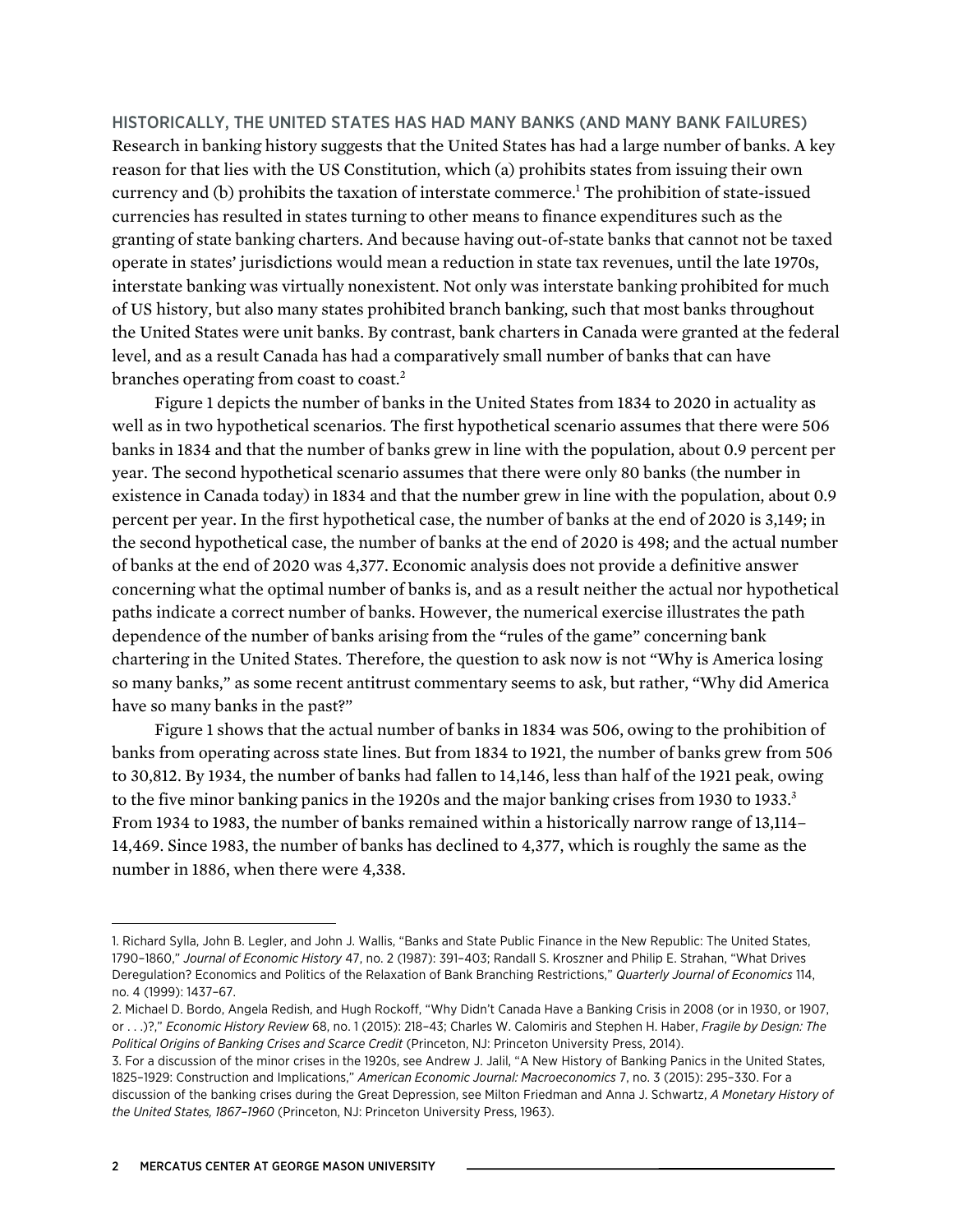

Source: **1834 to 1933 Data:** Census Bureau, *Historical Abstract of the United States: 1789–1945*, 1949, 262, series N 19. **1934 to 2020 Data:** "BankFind Suite: Find Annual Historical Bank Data," Federal Deposit Insurance Corporation, accessed January 3, 2022,<https://banks.data.fdic.gov/bankfind-suite/historical>.

The rise in the number of banks through 1921 was in large part a result of the reduction in bank capital requirements, with national banks tending to have more capital than other banks and thereby tending to be more resilient.<sup>4</sup> Bank capital for the industry declined by nearly 15 percentage points before 1921, and the number of banks increased by more than 22,000. Demonstrating this change, figure 2 depicts the book equity to asset "leverage" ratio for all banks, for national banks regulated by the Office of the Comptroller of the Currency, and for other banks regulated by states; it also depicts the number of banks for each category. I will return to the role of bank capital in fostering financial stability later.

Using all available FDIC data, I further break down what contributed to changes in the number of banks from 1935 to 2020, assuming that the population at the end of the year equals the population at the beginning of the year plus births minus deaths. Applying this view to banks gives the following equation:<sup>5</sup>

number of banks at end of year = number of banks at start of year + de novo banks − banks eliminated through mergers, acquisitions, failures, or liquidations

<sup>4.</sup> Eugene Nelson White, *The Regulation and Reform of the American Banking System, 1900–1929* (Princeton, NJ: Princeton University Press, 1983).

<sup>5.</sup> Yongil Jeon and Stephen M. Miller, "Births, Deaths, and Marriages in the U.S. Commercial Banking Industry," *Economic Inquiry* 45, no. 2 (2007): 325–41; Robert DeYoung, "Birth, Growth, and Life or Death of Newly Chartered Banks," *Economic Perspectives* 23, no. 3 (1999): 18–35. The reasons given in these sources are the primary drivers of the change in the number of banks, though there could be other reasons why banks cease to exist.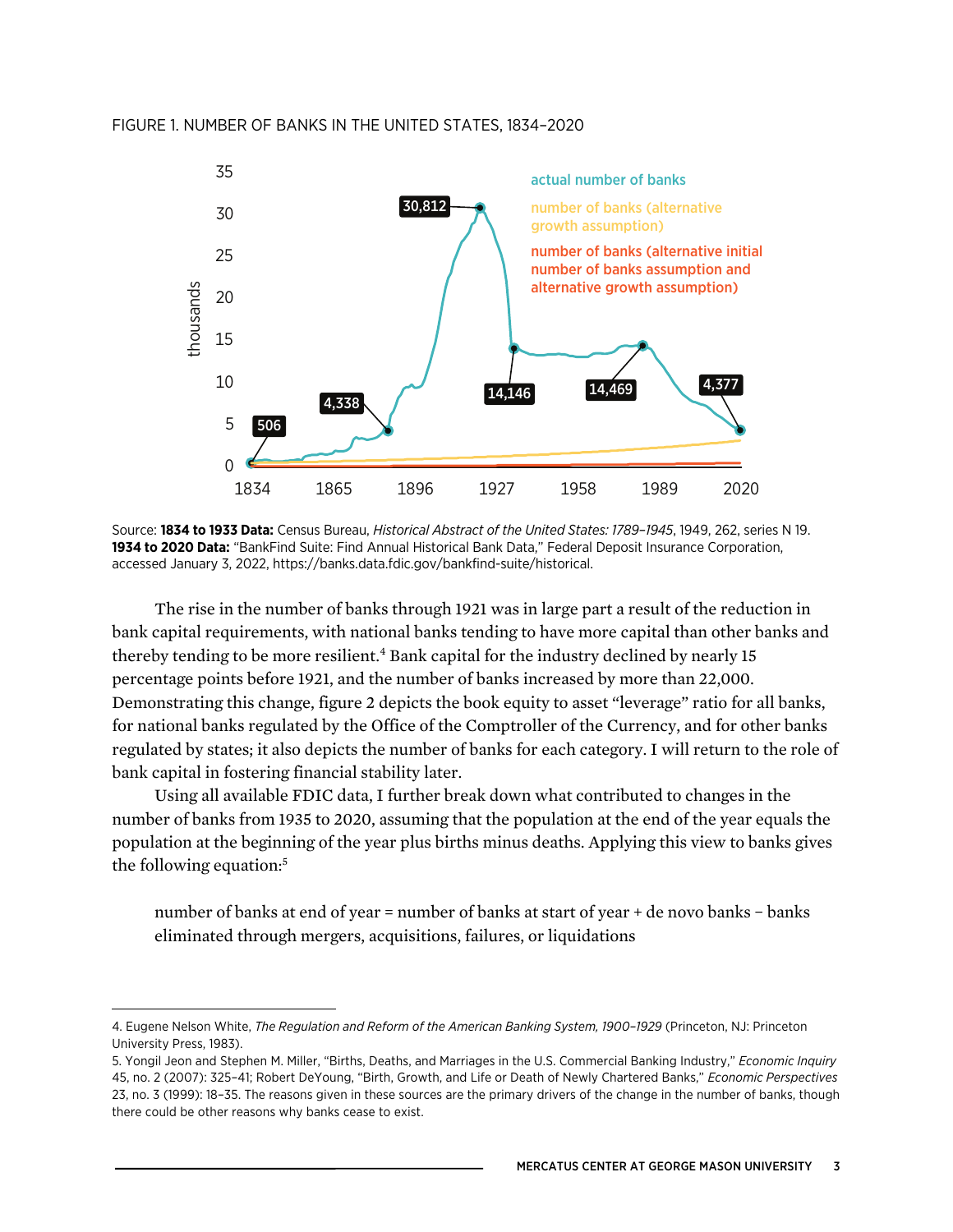FIGURE 2. NUMBER OF AND LEVERAGE RATIO FOR ALL BANKS, NATIONAL BANKS, AND OTHER BANKS, 1892–2020



Source: **1892 to 1933 Data:** Census Bureau, *Historical Abstract*, 262, series N-19. **1934 to 2020 Data:** "BankFind Suite."

Using FDIC historical statistics, figure 3 shows that, since 1935, the change in the number of banks has come largely from bank exits, primarily unassisted mergers that reflect mergers, acquisitions, and, to a lesser extent, failures arising from supervisory actions or insolvencies.

In total, since 1935, there have been an estimated 19,668 unassisted mergers and 2,880 failures arising from supervisory actions or insolvencies, offset by 10,673 new bank charters, which on net means a reduction of nearly 12,000 from these sources. Bank exits arising from unassisted mergers reached a peak of 682 in 1997 (about 7.5 percent of all banks), but the trend in the annual number of mergers has been declining since then, such that in 2020 there were only 149 (about 3.4 percent of all banks). Bank exits arising from failures peaked in 1990 at 345 (about 2.8 percent of all banks) during the savings and loan crisis. Bank entry in a given year during the same period has never exceeded 3.0 percent and was limited during the early years of the FDIC and over the past decade.

Interest rates determine net interest margins, which play a key role in determining bank entry.6 Figure 4 shows that when interest rates rise/fall, bank entry has tended to rise/fall. The current low interest rate environment creates disincentives for entrepreneurs to enter the banking sector. As long as interest rates remain low, bank entry will likely remain low.

<sup>6.</sup> Robert M. Adams and Jacob Gramlich, "Where Are All the New Banks? The Role of Regulatory Burden in New Bank Formation," *Review of Industrial Organization* 48, no. 2 (2016): 181–208.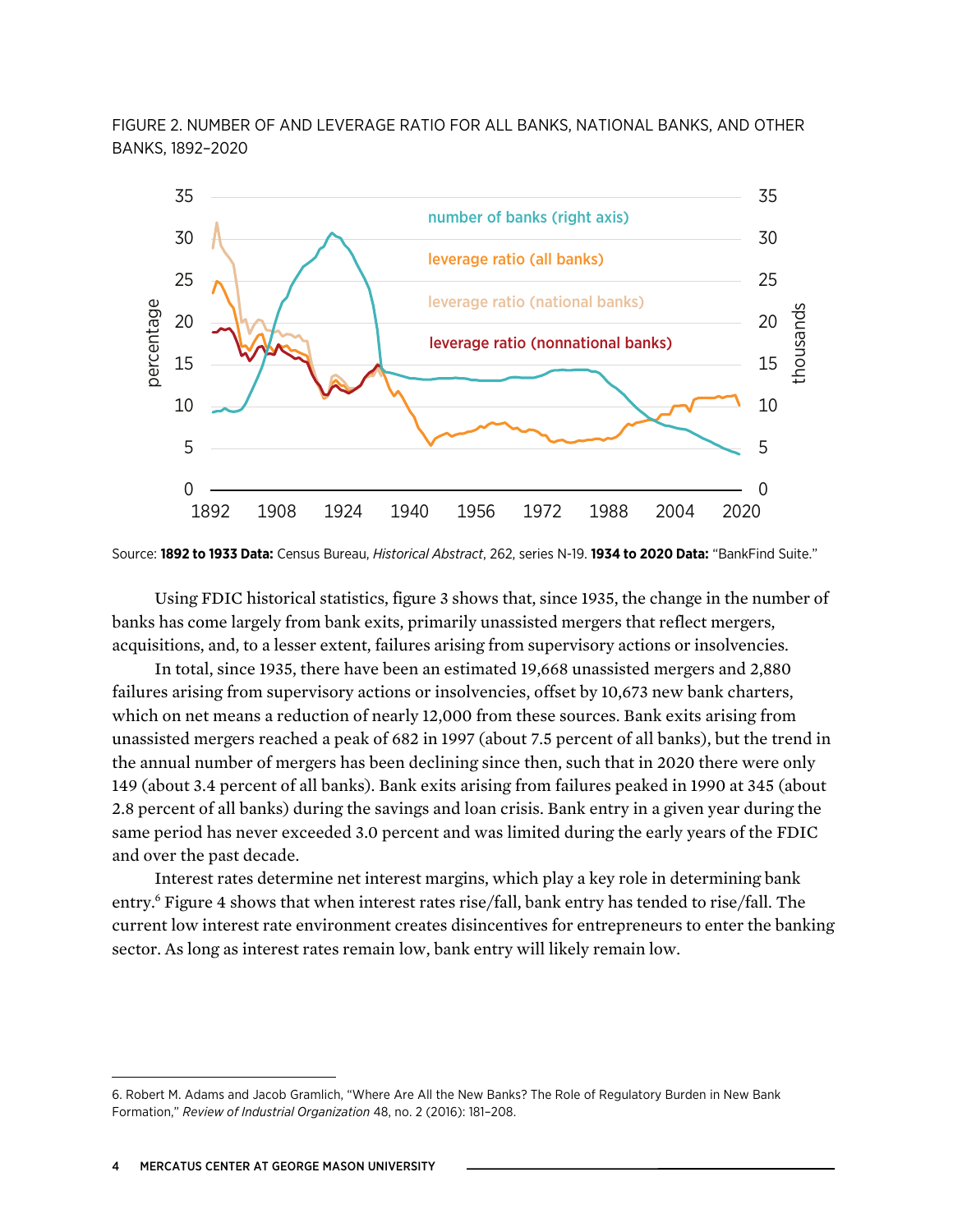#### FIGURE 3. BANK ENTRY AND EXIT 1935–2020



Note: The breakdown consists of new charters, unassisted mergers, and failures arising from supervisory actions or insolvencies.

Source: "BankFind Suite."

#### FIGURE 4. INTEREST RATES AND BANK ENTRY, 1935–2020



Source: **New Charters:** "BankFind Suite." **US Short-Term Interest Rates:** MeasuringWorth, "U.S. Short-Term: Ordinary Funds, Consistent Series" (dataset), accessed January 14, 2022 [https://www.measuringworth.com/datasets/interestrates/.](https://www.measuringworth.com/datasets/interestrates/)

Overall, the large number of banks in the United States has been caused by events that occurred before the establishment of the FDIC, including and by the historical prevalence of unit banks. Figure 5 depicts the fraction of banks that are unit banks since the establishment of the FDIC. In 1935, of the 14,125 banks, 13,329 (over 94 percent) were unit banks, and fewer than 800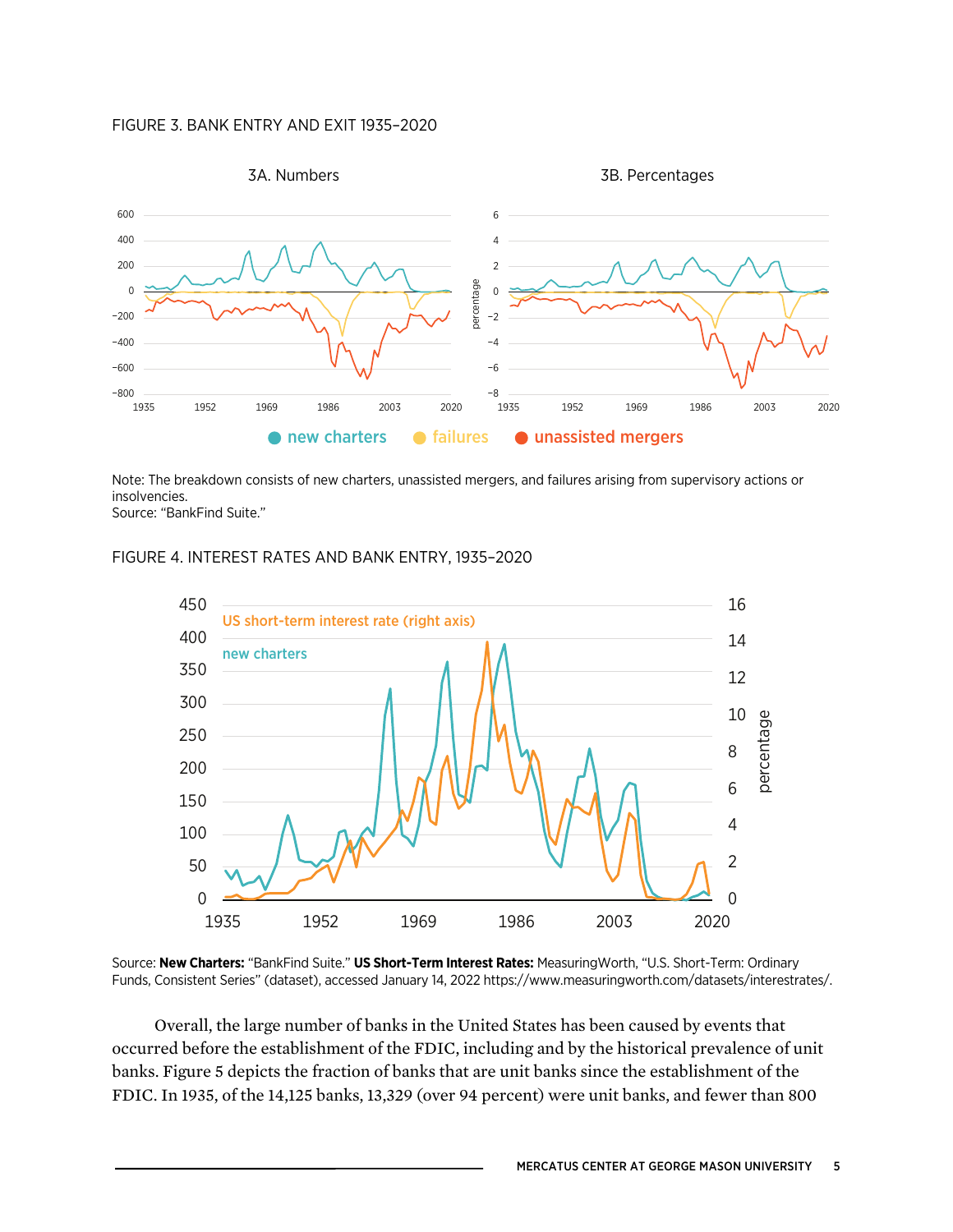banks had branches. Although the number of unit banks has declined significantly, even at the end of 2020, 800 of the 4,377 banks in the United States (about 18 percent) were unit banks. The large number of small banks predates the existence of the FDIC and contributes to frequent crises in the United States.



FIGURE 5. UNIT BANKS, 1935–2020

Source: "BankFind Suite."

#### HISTORICALLY, MANY SMALL BANKS HAS MEANT MANY PANICS

With state prohibitions on branching and interstate banking in effect, between 1819 and 1929, the United States experienced 8 major crises (1819, 1833, 1837, 1839, 1857, 1873, 1893, 1907) and 20 minor ones (1841, 2 in 1842, 1851, 1854–1855, 1860, 1861, 1884, 1890, 1896, 1899, 1901, 1903, 1905, 1908, 1920, 1920–1921, 1926, 1927, 1929).7 Then came the banking crises during the Great Depression, from 1930 to 1933. The banks that failed were small and often unit banks. Even the savings and loan crisis (1980–1992 and especially 1987–1992) happened in what was still a smallbank era. By contrast, since confederation in 1867, Canada has experienced recessions and bank failures but no system-wide banking crises because its larger banks have operated coast to coast, diversified assets across regions, and attracted deposit funding across regions.<sup>8</sup> This has occurred even though Canada experienced a period in which banks consolidated, did not establish a central bank until 1935, and did not create deposit insurance until 1967.<sup>9</sup> It is therefore misleading to draw a link between banking industry concentration and financial instability, as some did during the comment period of the 2020 Antitrust Division banking guidelines review. 10

<sup>7.</sup> Hugh Rockoff, "Oh, How the Mighty Have Fallen: The Bank Failures and Near Failures That Started America's Greatest Financial Panics," *Journal of Economic History* 81, no. 2 (2021): 331–58; Jalil, "A New History."

<sup>8.</sup> Bordo, Redish, and Rockoff, "Why Didn't Canada Have a Banking Crisis?"

<sup>9.</sup> Kam Chu, "Bank Consolidation and Stability: The Canadian Experience, 1867–1935," *Journal Financial Stability* 21, issue C (2015): 46–60; Bordo, Redish, and Rockoff, "Why Didn't Canada Have a Banking Crisis?"

<sup>10.</sup> "2020 Antitrust Division Banking Guidelines Review: Public Comments," Antitrust Division, US Department of Justice, last updated December 17, 2021, [https://www.justice.gov/atr/2020-antitrust-division-banking-guidelines-review-public-comments.](https://www.justice.gov/atr/2020-antitrust-division-banking-guidelines-review-public-comments)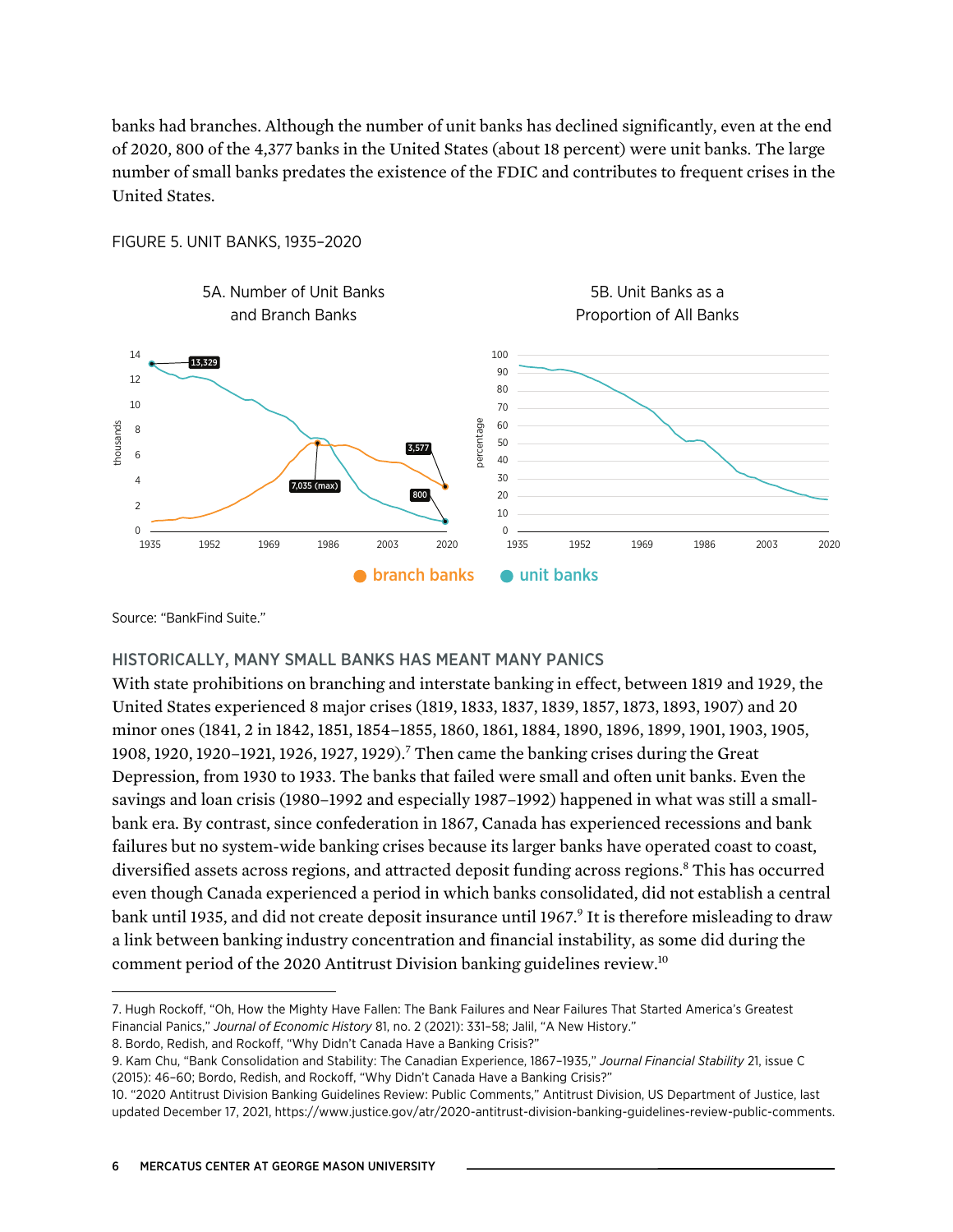In table 1, I report updated results from a previous publication, using slightly different specifications to estimate the determinants of the probability of a major banking crises from 1892 through 2020.<sup>11</sup> I use probit, logit, and complementary log-log estimators to show robustness across assumed distributions for the outcome variable.

As a dependent variable, I use a dummy variable that equals one if a banking crisis occurs in a given year, as in 1893, 1907 (coded as 1908 because it happened at the end of the year, as Andrew

| 1. Variable                                   | 2. Probit            | 3. Logit             | 4. Cloglog           | 5. Probit              | 6. Logit                | 7. Cloglog              |  |
|-----------------------------------------------|----------------------|----------------------|----------------------|------------------------|-------------------------|-------------------------|--|
| Lagged capital<br>ratio minus 15<br>percent   | $-12.40**$<br>(5.30) | $-22.32**$<br>(9.66) | $-19.67**$<br>(8.20) | $-73.21***$<br>(27.78) | $-137.84***$<br>(53.41) | $-131.76***$<br>(48.36) |  |
| Lagged cyclical<br>component of<br>banks      | $10.55***$<br>(3.59) | $19.47***$<br>(6.72) | $17.29***$<br>(5.93) | 29.93***<br>(9.93)     |                         | 53.74***<br>(18.31)     |  |
| Lagged inflation                              | $-11.84**$<br>(5.16) | $-22.38**$<br>(9.58) | $-19.98**$<br>(8.43) | $-31.71**$<br>(12.85)  | $-54.52**$<br>(23.57)   | $-44.74**$<br>(19.09)   |  |
| Lagged returns on<br>S&P 500                  | $-2.90***$<br>(1.03) | $-5.39***$<br>(1.98) | $-4.67***$<br>(1.71) | $-6.52***$<br>(2.36)   | $-11.95***$<br>(4.42)   | $-10.49***$<br>(3.88)   |  |
| Pre-Federal<br>Reserve                        |                      |                      |                      | $3.92**$<br>(1.98)     | $7.39**$<br>(3.78)      | $7.26**$<br>(3.37)      |  |
| Pre-FDIC                                      |                      |                      |                      | $3.64**$<br>(1.55)     | $7.24**$<br>(2.97)      | $7.15***$<br>(2.61)     |  |
| Pre-Basel,<br>including the<br>"Quiet Period" |                      |                      |                      | $-4.96***$<br>(1.32)   | $-9.33***$<br>(2.63)    | $-8.67***$<br>(2.45)    |  |
| Pre-Riegle-Neal                               |                      |                      |                      | $1.93**$<br>(0.94)     | $3.31**$<br>(1.66)      | $2.74**$<br>(1.39)      |  |
| Constant                                      | $-1.71***$<br>(0.36) | $-3.03***$<br>(0.70) | $-3.01***$<br>(0.64) | $-4.96***$<br>(1.57)   | $-9.32***$<br>(3.19)    | $-9.26***$<br>(3.01)    |  |
| N                                             | 131                  | 131                  | 131                  | 131                    | 131                     | 131                     |  |

TABLE 1. PROBIT, LOGIT, AND COMPLEMENTARY LOG-LOG ESTIMATES OF BANKING CRISES, 1892–2020

Note: Levels of statistical significance are represented as follows: 99 percent (\*\*\*), 95 percent (\*\*), and 90 percent (\*). Souce: For data series used in the estimation, see James R. Barth and Stephen Matteo Miller, "Benefits and Costs of a Higher Bank 'Leverage' Ratio," *Journal of Financial Stability* 38 (2018): 37–52.

<sup>11.</sup> See table 2 of James Barth and Stephen Matteo Miller, "Benefits and Costs of a Higher Bank 'Leverage' Ratio," *Journal of Financial Stability* 38 (2018): 42.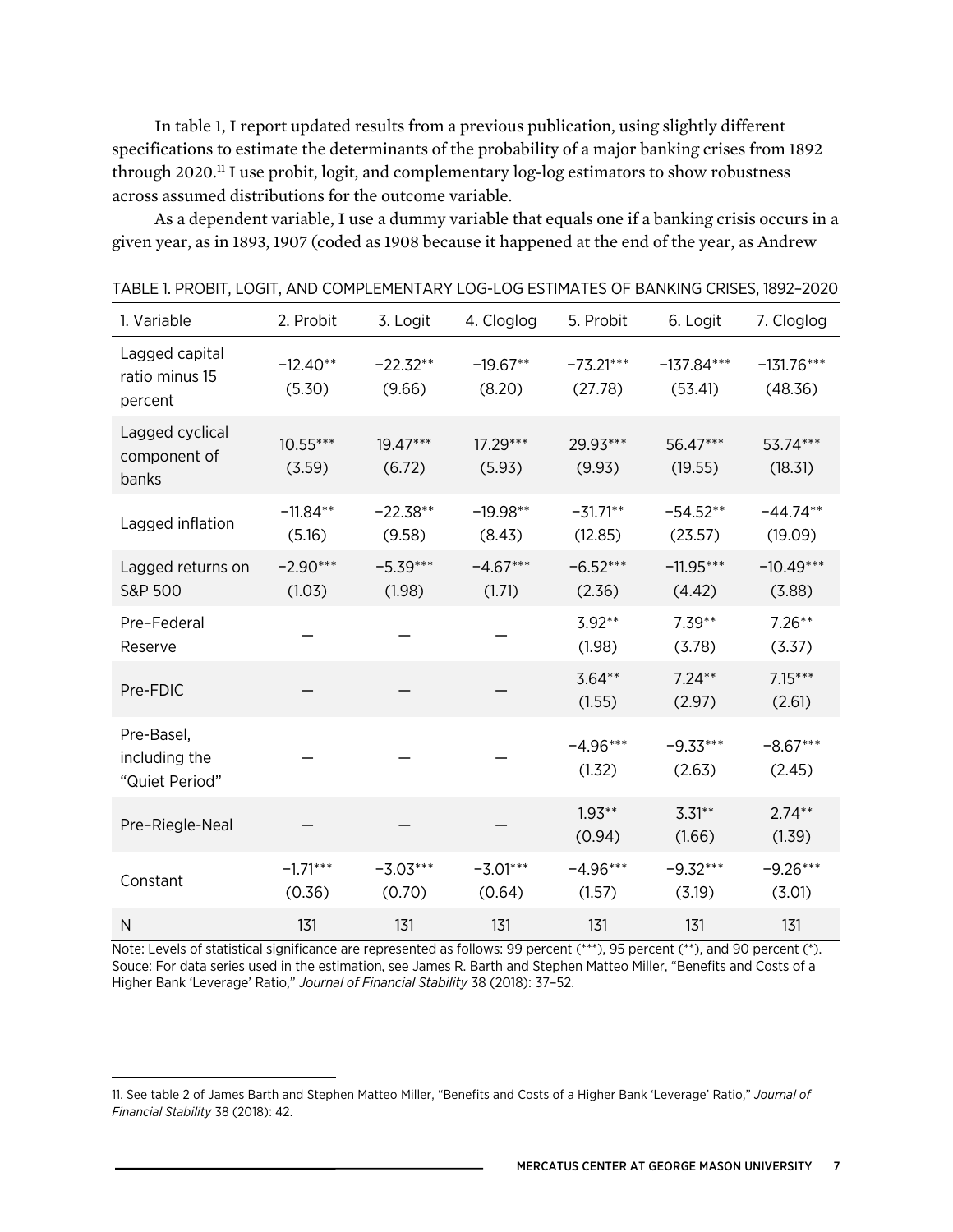Jalil suggests), 1930–1933, 1987–1992, 2007–2009.12 I exclude 2020 as a banking crisis year because the turmoil arising from the COVID-19 pandemic affected primarily the real sector and there were only three bank failures—however, I get similar results if I include 2020 as a crisis year. The regression specifications in columns 2–4 include the following as independent variables: (a) the one-year lagged total banking sector equity-to-assets ratio minus 15 percent (to show what happens when that ratio is less or greater than 15 percent), (b) the one-year lagged natural log of the cyclical component of the number of US banks extracted from the filter proposed by Lawrence Christiano and Terry Fitzgerald from 1891 to 2019 as a measure of the effect of the above- or below-trend number of banks on the probability of banking crises, (c) one-year lagged inflation, and (d) one-year lagged returns on the S&P 500.<sup>13</sup>

In columns 5–7, the regressions also include dummy variables for (a) the pre–Federal Reserve (Fed) period 1892–1912, which reflects the post–National Bank Act period, when national banks were subject to double liability and supervision was done by the Office of the Comptroller of the Currency and the states;<sup>14</sup> (b) the pre-FDIC period (1892–1933) after the creation of the Fed; (c) the pre-Basel period (1892–1987), which includes the "Quiet Period," a name garnered by having no major banking crises; and (d) the pre–Riegle Neal Act period (1892–1994), which occurred before initiatives to begin full-scale interstate banking began.

The number of banks exceeding the trend number of banks in a given year is associated with a higher probability of a banking crisis the following year. This result is consistent with the fact that having an unusually large number of (small) banks enter the market in the United States has historically preceded banking crises. A key reason is that before the establishment of the FDIC, capital was a key barrier to entry, but the competition between the Office of the Comptroller of the Currency and the states to create charters often resulted in bank capital requirements declining to attract banks to the charters with the lowest requirements. New banks entered when bank capital requirements were reduced.15 In addition, higher inflation is associated with a lower probability of a banking crisis the following year.<sup>16</sup> Lastly, greater stock returns are also associated with a lower probability of a banking crisis the following year.

The "regime" dummy coefficient estimates for "Pre-Basel, including the 'Quiet Period'" suggest that that period had the lowest association with banking crises. Furthermore, the period following the passage of the Riegle Neal Act is associated with a lower probability of a banking crisis compared with the "Pre–Federal Reserve" and "Pre-FDIC" periods.

Consistent with many studies in the banking literature, I find that, across specifications, higher capital is associated with a lower probability of a banking crisis the following year. To visualize the relationship between the leverage ratio and the probability of banking crises, drawing from the probit specification in column 2, figure 6A depicts the predictive margins of the relationship between the probability of a banking crisis and the gap between the actual leverage

<sup>12.</sup> For the major crisis years from 1892 to 1929, see Jalil, "A New History." For the major crisis years since 1930, I use those reported in Barth and Miller "Benefits and Costs."

<sup>13.</sup> Lawrence J. Christiano and Terry J. Fitzgerald, "The Band Pass Filter," *International Economic Review* 44, no. 2 (2003): 435–65. 14. Eugene Nelson White, "'To Establish a More Effective Supervision of Banking': How the Birth of the Fed Altered Bank Supervision," in *The Origins, History, and Future of the Federal Reserve: A Return to Jekyll Island*, ed. Michael D. Bordo and William Roberds (Cambridge, UK: Cambridge University Press, 2013), 7–54.

<sup>15.</sup> Barth and Miller, "Benefits and Costs."

<sup>16.</sup> Barth and Miller.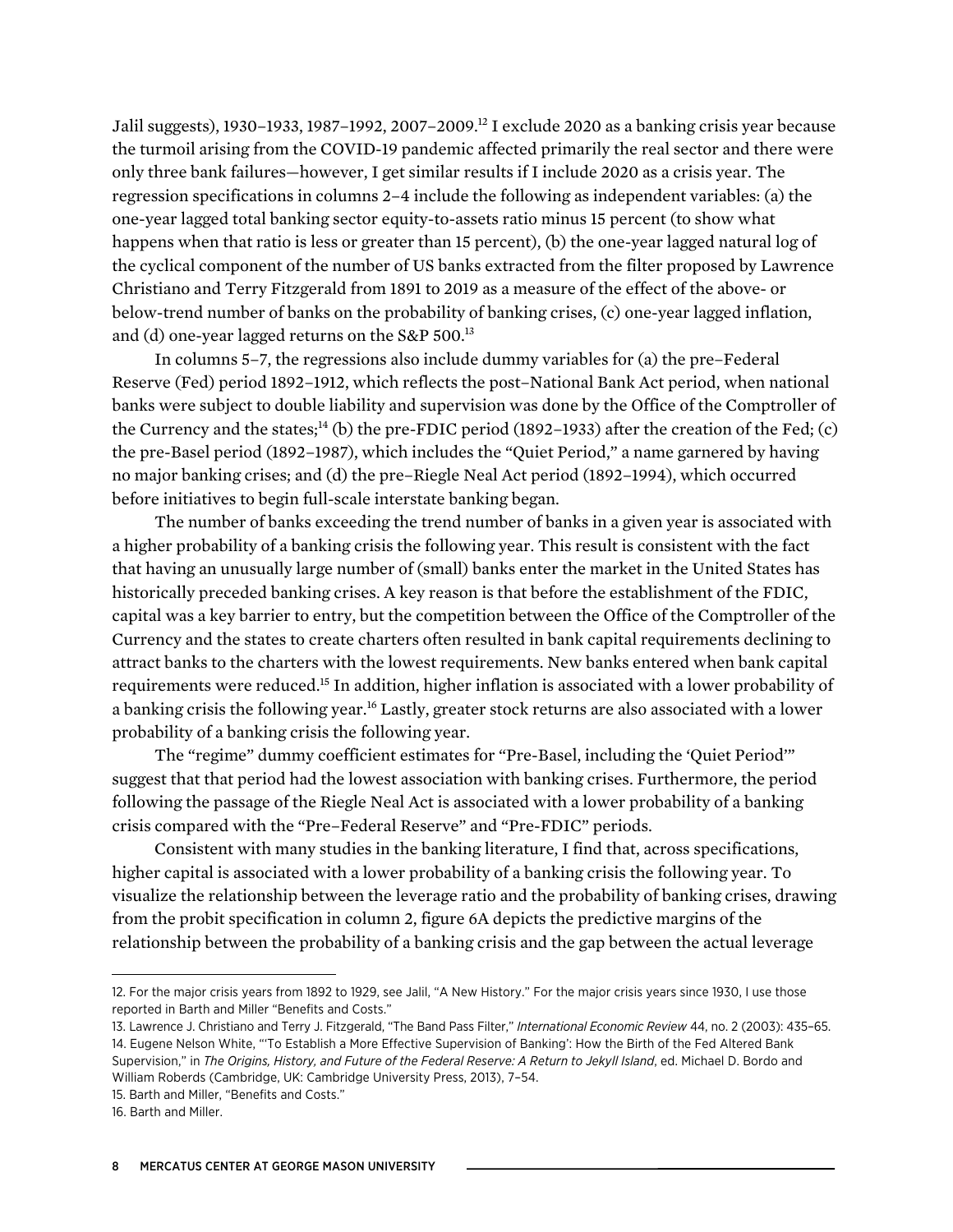ratio and 15 percent. Figure 6B depicts the marginal effects at representative values of the relationship between changes in the probability of a banking crisis and changes in the leverage ratio. The other estimators yield similar schedules.



#### FIGURE 6. BANK CAPITAL AND THE PROBABILITY OF A BANKING CRISIS

Note: Shaded areas indicate 95 percent confidence intervals. These figures are done using the same method as figures 3 and 5 in the previously mentioned paper by Barth and Miller. Source: Author's calculations.

At the 2020 value of the leverage ratio of approximately 10 percent (5 percentage points below the 15 percent reference threshold in figure 6A), the probability of a banking crisis equals 13.8 percent. As the leverage ratio falls to 6 percent (9 percentage points below the 15 percent reference threshold in figure 6A), the probability of a banking crisis increases to 22 percent. However, if the leverage ratio increases to 15, 20, or 25 percent, the probability of a banking crisis falls to 7.4, 3.8, and 1.8 percent, respectively. Figure 6B shows that, as the leverage ratio increases, the probability of a banking crisis decreases at a decreasing rate.

Leverage and bank asset risk are key factors in bank failures, given that greater leverage (as reflected by a lower leverage ratio) means that a bank is closer to default and that riskier assets have greater likelihood of experiencing distress. Figure 7 compares the average ratios of total equity to total assets measured using estimated market values and book values for the so-called advanced approaches banks, which are the largest in the United States and the focus of Basel III capital regulations, as well as all other banks from Q1 2000 through Q4 2020 using the approach used by Alistair Milne.<sup>17</sup> The results show that, on average, by the end of the sample, the market

$$
call = AN(d_1) - De^{-rT}N(d_2)
$$
, with  $d_1 = \frac{\ln(\frac{A}{D}) + (r + \frac{\sigma_A^2}{2})(T-t)}{\sigma_A \sqrt{T-t}}$  and  $d_2 = d_1 - \sigma_A \sqrt{T-t}$ 

<sup>17.</sup> For details of this approach, see Alistair Milne, "Distance to Default and the Financial Crisis," *Journal of Financial Stability* 12, issue C (2014): 26–36. Specifically, I estimate equity as a call option on a bank's assets (assuming the bank pays no dividends) based on the formula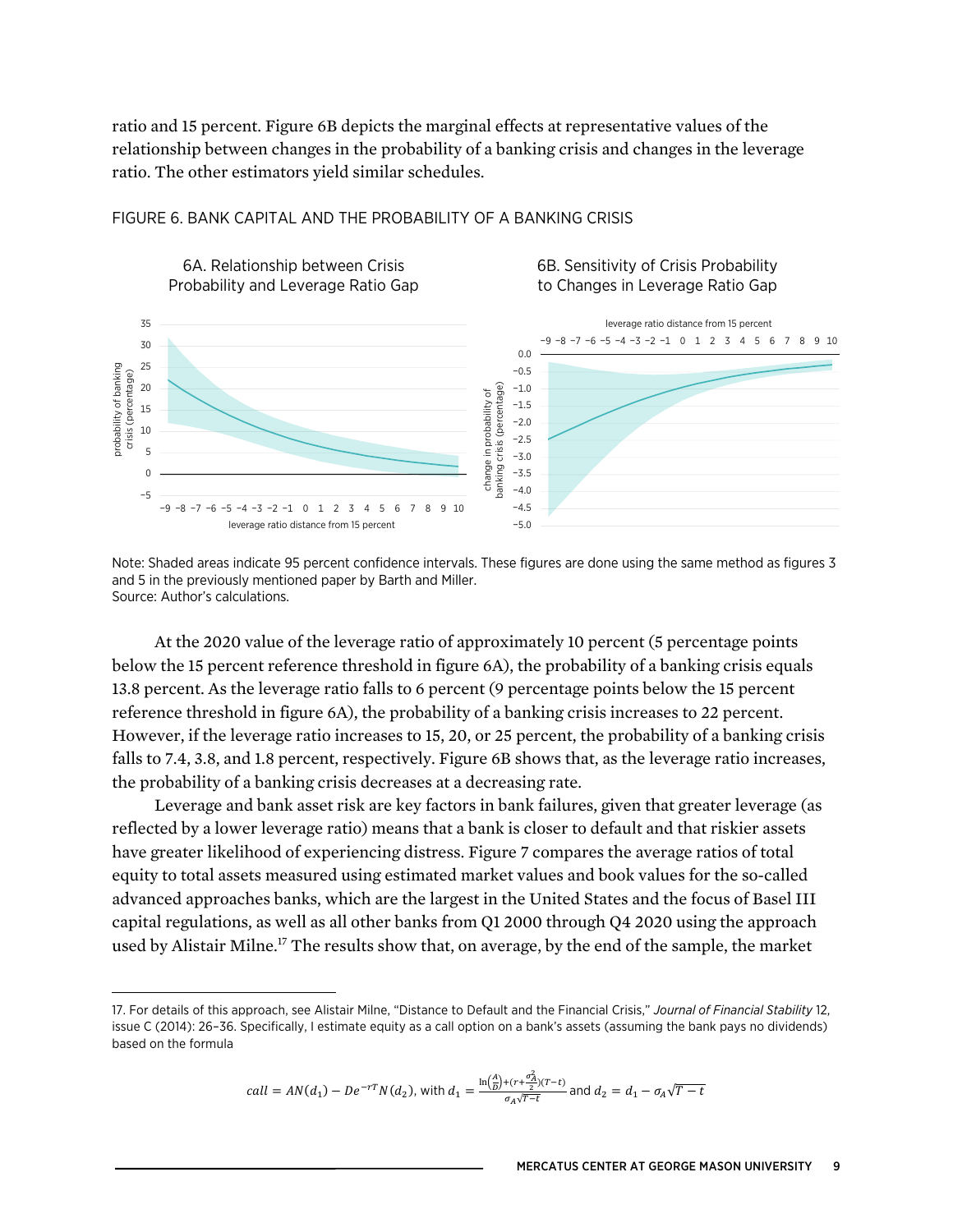## FIGURE 7. AVERAGE MARKET AND BOOK LEVERAGE RATIOS FOR ADVANCED APPROACHES BANKS AND NON-ADVANCED-APPROACHES BANKS, Q1 2001–Q4 2020



Source: Author's calculations.

and book equity leverage ratios for advanced approaches banks were less than 10 percent, whereas for other banks the average was 15 percent.

Figure 8 shows that, in estimated asset risk, advanced approaches banks on average have lower estimated asset risk than other banks; these estimates are based on on-balance sheet assets.<sup>18</sup> Similarly, the equity return volatility for advanced approaches banks on average lies below that of other banks, although in 2008 that was not the case.

$$
\sigma_E = \sigma_A \frac{A}{E} N(d_1)
$$

where  $e$  denotes the market value of equity,  $A$  denotes the market value of the firm's total assets,  $D$  denotes the face value of the firm's debt,  $r$  denotes the risk-free rate of interest,  $\sigma_4$  denotes the volatility input of the firm's assets,  $t$  denotes the current period, and T denotes the option's terminal date. To estimate the book value of liabilities, I subtract the quarterly book value of equity from the quarterly book value of assets in the Center for Research in Security Prices (CRSP)/Compustat merged database. To estimate the market value of equity, I use CRSP share prices multiplied by the number of shares and compute the annualized quarterly standard deviation of returns from daily log returns on the market value of equity. As an estimate of the risk-free interest rate, I use the quarterly returns on a 90-day US Treasury bill from CRSP. Lastly, I assume the call option has a maturity of one year. To solve for the unobservable market value of bank assets, A, and bank asset volatility,  $\sigma_A$ , I use the formula earlier for a call option on a firm's assets and the following relationship between the equity return volatility and (unobservable) asset volatility:

Then I solve the system of two nonlinear equations in two unknowns. Center for Research in Security Price, CRSP/Compustat Merged Database (database), accessed February 14, 2022, [https://www.crsp.org/products/research-products/crspcompustat](https://www.crsp.org/products/research-products/crspcompustat-merged-database) [-merged-database](https://www.crsp.org/products/research-products/crspcompustat-merged-database).

<sup>18.</sup> For a discussion of how the method used here to estimate asset risk may understate those estimates, see Stefan Nagel and Amiyatosh Purnanandam, "Banks' Risk Dynamics and Distance to Default," *Review of Financial Studies* 33, no. 6 (2020): 2421– 67. Accordingly, the estimates should be viewed as lower bound estimates of asset risk.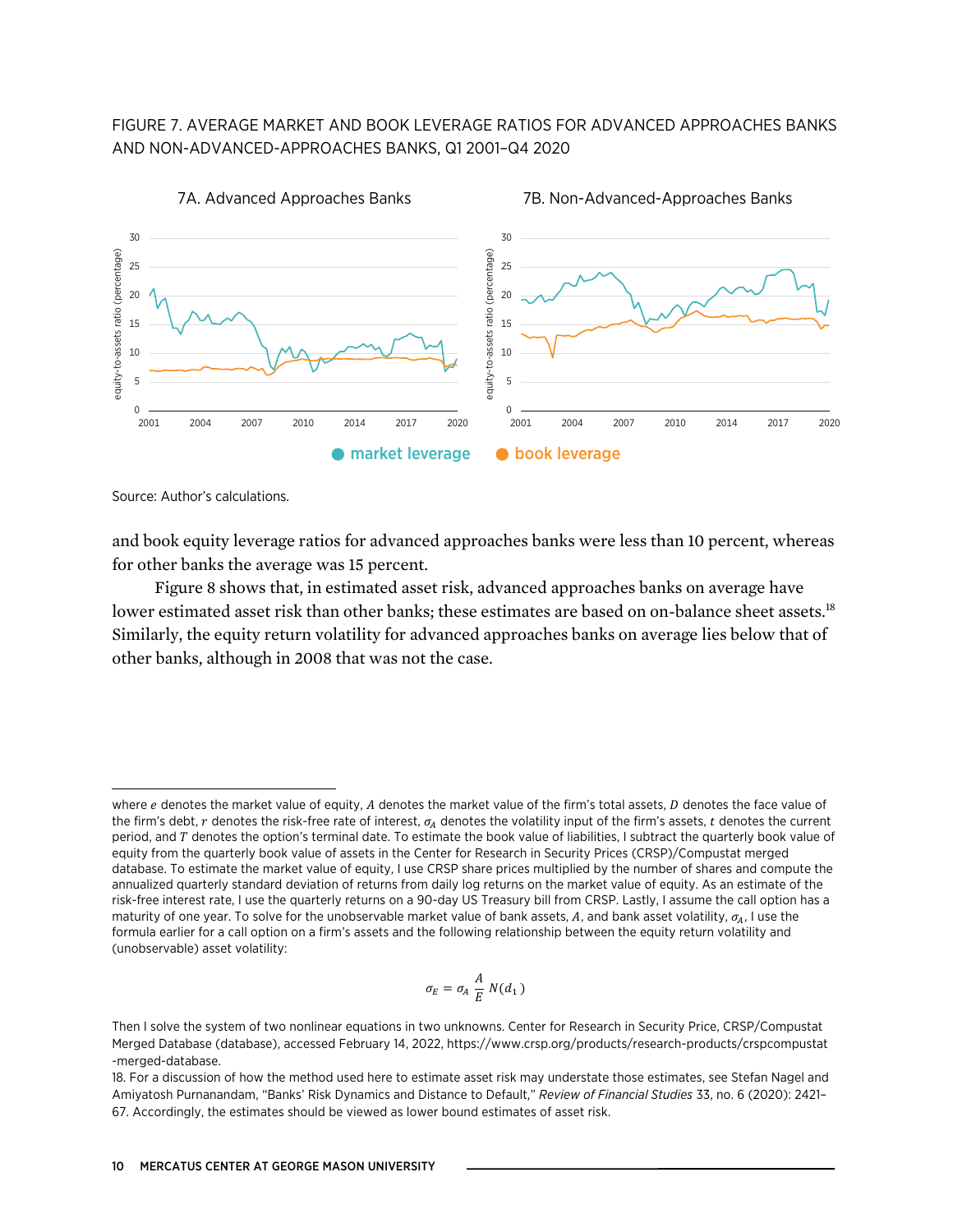## FIGURE 8. AVERAGE ASSET VOLATILITY AND EQUITY VOLATILITY FOR ADVANCED APPROACHES BANKS AND NON-ADVANCED-APPROACHES BANKS, Q1 2001–Q4 2020



Source: Author's calculations.

Among the implications of the empirical exercises summarized in table 1 and figures 6A and 6B are the following:

- a. During periods with a greater-than-trend number of banks—owing to, for instance, easy entry—the probability of a banking crisis has historically been higher.
- b. During periods with lower bank capital, the probability of a banking crisis has historically been higher.<sup>19</sup>
- c. No major banking crises occurred during the "Quiet Period" after the creation of the FDIC. However, the "Quiet Period" arose not just because regulators restricted entry, but also because banks held many federal government liabilities (making their portfolios safer), the Fed stood ready to intervene as a lender of last resort, and inflation was low, although the stability was undermined once inflation began to rise in the 1970s.<sup>20</sup> Unfortunately, regulators cannot recreate the "Quiet Period."

Other implications of the literature-based discussion are as follows:

- a. Having larger banks that are not well capitalized, as the United States did during the 2007– 2009 crisis, contributed to that crisis.<sup>21</sup>
- b. Having fewer and larger banks, as in Canada, where banks have historically operated with more capital and extensive branch networks, contributes to financial stability.

<sup>19.</sup> Barth and Miller, "Benefits and Costs"; White, "To Establish a More Effective Supervision." See also the results in table 1 in this comment.

<sup>20.</sup> Bordo, Redish, and Rockoff, "Why Didn't Canada Have a Banking Crisis?"

<sup>21.</sup> Mark J. Flannery, "Maintaining Adequate Bank Capital," *Journal of Money, Credit, and Banking* 46, supplement 1 (2014): 157–80.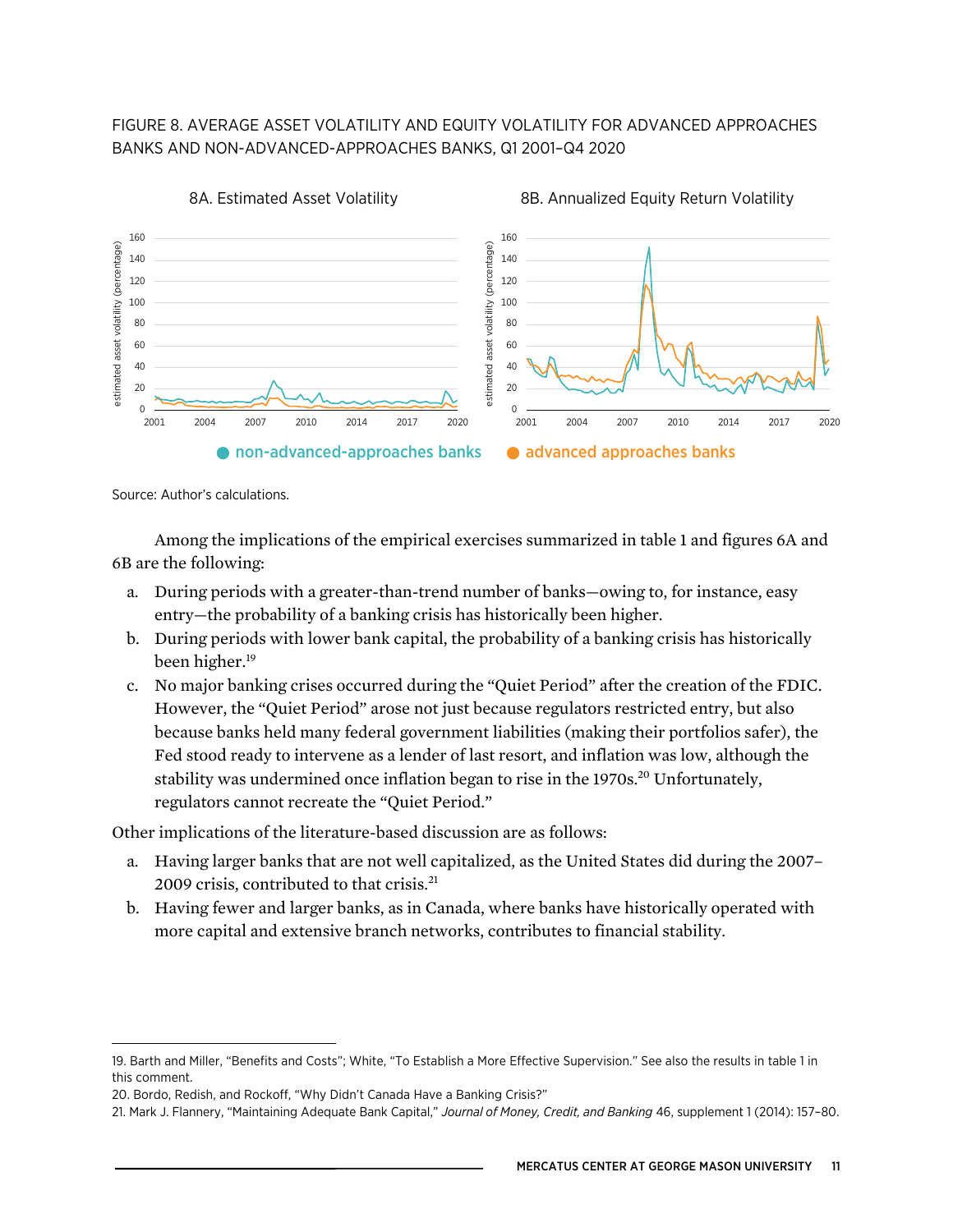#### ALTERNATIVE MARKET STRUCTURES

The foregoing analysis suggests that the largest banks are more leveraged but do not necessarily have riskier assets, although the measures of asset risk exclude some potentially risky activities found off balance sheet. The question is: Should those assets be held by thousands of banks, as in the United States, or by a small number of banks, as in Canada (which has about 50 domestic and 30 foreign banks)? Or is the answer somewhere in between? Although I am not suggesting that US regulators adopt the Canadian approach, the US-Canada comparison offers useful perspectives on alternative market structures for banking systems. For instance, after inferring what the US banking landscape might look like if the United States were to have something like the system in Canada in 1990, David Mengle offers California in 1990 as a possible alternative.<sup>22</sup>

In September 2020, the United States had about \$20.0 trillion in total banking assets, and today those assets continue to grow in line with the economy (see table 2). In Canada, there were about \$5.6 trillion (based on \$7.0 trillion and a USD-CAD exchange rate of 0.8) in total banking assets as of September 2020.

|                           | Total Bank<br>Assets (Billions<br>of USD) |       |      |      |      | Average Assets per Bank (Billions of USD) |       |       |       |
|---------------------------|-------------------------------------------|-------|------|------|------|-------------------------------------------|-------|-------|-------|
| United States             | \$20,000                                  | \$250 | \$70 | \$40 | \$25 | \$13                                      | \$8   | \$6   | \$5   |
| Canada                    | \$5,600                                   | \$70  |      |      |      |                                           |       |       |       |
| Number of<br><b>Banks</b> |                                           | 80    | 286  | 500  | 800  | 1,600                                     | 2.400 | 3,600 | 4.377 |

#### TABLE 2. COMPARING AVERAGE TOTAL ASSET SIZES

Source: Federal Reserve Bank of St. Louis, "Total Assets, All Commercial Banks" (dataset), last updated February 11, 2022, [https://fred.stlouisfed.org/series/TLAACBW027SBOG;](https://fred.stlouisfed.org/series/TLAACBW027SBOG) Bank of Canada, "Historical Chartered Bank Assets: Month-End (Formerly C3)" (dataset), accessed February 14, 2022, [https://www.bankofcanada.ca/rates/banking-and-financial](https://www.bankofcanada.ca/rates/banking-and-financial-statistics/historical-chartered-bank-assets-month-end-formerly-c3/) [-statistics/historical-chartered-bank-assets-month-end-formerly-c3/.](https://www.bankofcanada.ca/rates/banking-and-financial-statistics/historical-chartered-bank-assets-month-end-formerly-c3/)

By comparison, the average total assets per bank in the United States is about \$5 billion, roughly one-fourteenth of the total in Canada. If the United States were to have 286 banks, average total assets per bank would be roughly the same as in Canada. If the United States were to have virtually no unit banks, reducing the total number of banks to about 3,600, then the average bank size would increase to \$6 billion. This figure of 3,600 banks is, incidentally, close to the 3,700 banks that Mengle suggests might exist if the United States were to adopt the "California" model instead of the "Canadian" one. Even if the number of banks were to fall to 500, roughly the number in 1834, that event would still only imply average total assets per (equal-sized) bank of \$40 billion.

A related issue is the number of branches (see figure 9). The number of commercial bank branches per 100,000 people has been increasing worldwide. However, that change primarily reflects what has occurred among lower-income countries. In higher-income countries, such as members of the Organisation for Economic Co-operation and Development (OECD)—and not just

<sup>22.</sup> David L. Mengle, "The Case for Interstate Branch Banking," *Economic Review* November/December (1990): 3–17.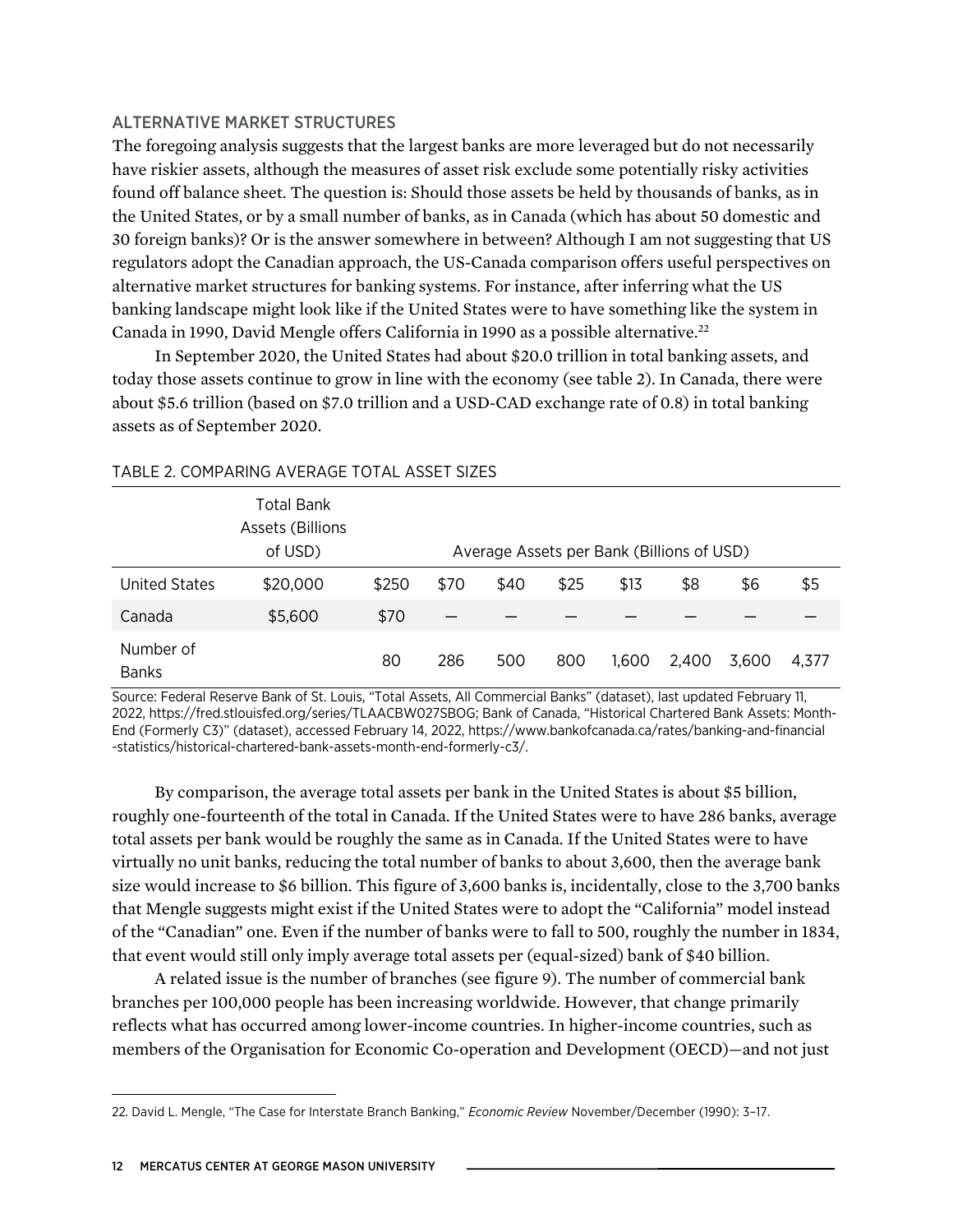the United States—the number of commercial bank branches per 100,000 people has been declining over the past decade. The number of branches in the United States, though lower than the numbers observed in some European countries (not shown in figure 9), is greater than the number of branches in Canada or those across the OECD.



FIGURE 9. COMMERCIAL BANK BRANCHES PER 100,000 PERSONS, 2004–2020

Source: World Bank, World Development Indicators (database), World Bank, accessed December 17, 2021, [https://](https://datatopics.worldbank.org/world-development-indicators/) [datatopics.worldbank.org/world-development-indicators/.](https://datatopics.worldbank.org/world-development-indicators/)

## US BANKS, SMALL OR LARGE, HAVE ALWAYS HAD POLITICAL POWER, BUT MERGER GUIDELINES STILL REFLECT THE SMALL-BANK ERA

A popular view today is that small banks historically have been politically weak and that it is only today's large banks that have too much power.<sup>23</sup> This view has inspired recent interest in antitrust enforcement and other measures to limit political power. In fact, small banking interests had formed a powerful political alliance with agrarian interests and dominated banking politics from the early years of the United States until the 1980s.<sup>24</sup> It does not stand to reason that simply legislating or regulating away banks of a certain size will affect political power.

With that in mind, I have discussed throughout this comment how the United States historically has had many small banks, often unit banks, that were not allowed to operate across state lines, and the beginning of the end of the small-bank era occurred in the late 1970s. The reference to concentration in bank merger guidelines arose during the 1960s, and although the guidelines intend to guard against local monopolies, they may actually hurt so-called stuck areas:

24. Calomiris and Haber, *Fragile by Design*.

<sup>23.</sup> Luigi Zingales, *A Capitalism for the People: Recapturing the Lost Genius of American Prosperity* (Philadelphia, PA: Basic Books, 2012).